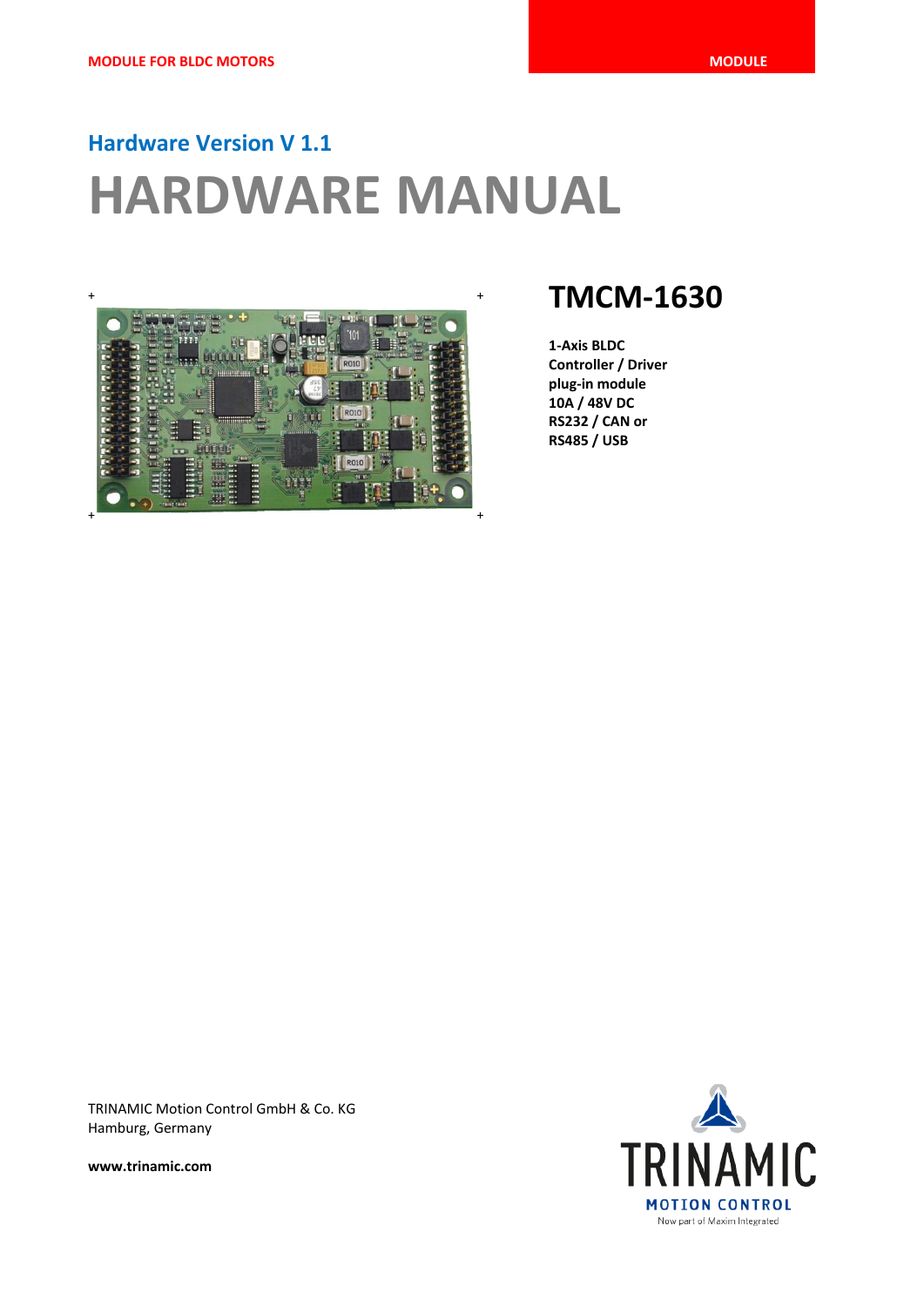# **Table of contents**

| 1             |       |  |
|---------------|-------|--|
| $\mathcal{P}$ |       |  |
| 3             |       |  |
| 4             |       |  |
|               | 41    |  |
| 5             |       |  |
|               | 5.1   |  |
|               | 5.1.1 |  |
|               | 52    |  |
|               | 5.2.1 |  |
|               | 5.2.2 |  |
|               | 5.2.3 |  |
|               | 5.2.4 |  |
| 6             |       |  |
| 7             |       |  |
| 8             |       |  |
|               | 8.1   |  |
|               | 811   |  |
|               | 8.1.2 |  |
| q             |       |  |
|               | 9.1   |  |
|               | 9.2   |  |
| $10-10$       |       |  |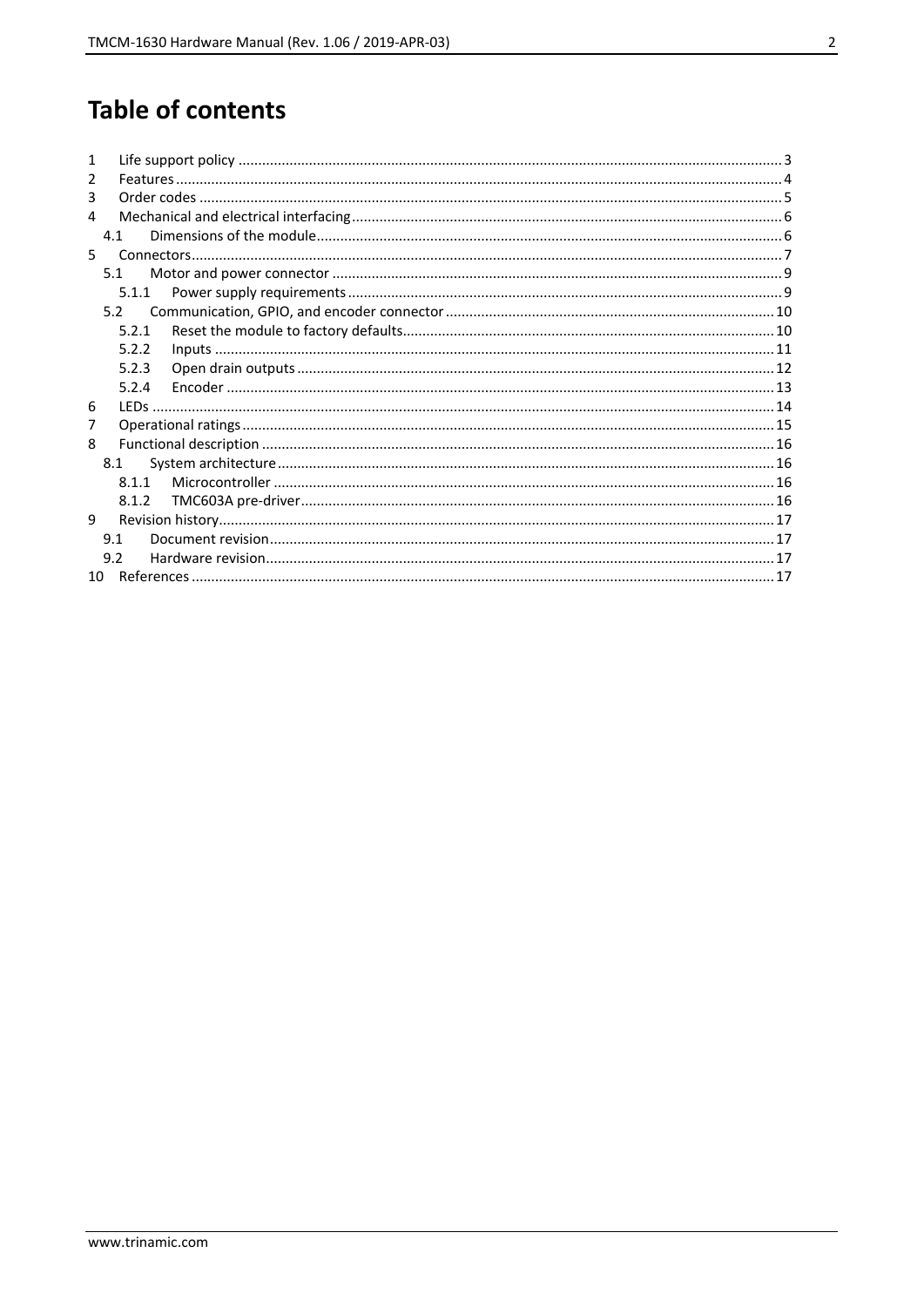### **1 Life support policy**

TRINAMIC Motion Control GmbH & Co. KG does not authorize or warrant any of its products for use in life support systems, without the specific written consent of TRINAMIC Motion Control GmbH & Co. KG.

Life support systems are equipment intended to support or sustain life, and whose failure to perform, when properly used in accordance with instructions provided, can be reasonably expected to result in personal injury or death.

© TRINAMIC Motion Control GmbH & Co. KG 2012 - 2018

Information given in this data sheet is believed to be accurate and reliable. However neither responsibility is assumed for the consequences of its use nor for any infringement of patents or other rights of third parties, which may result from its use.

Specifications are subject to change without notice.

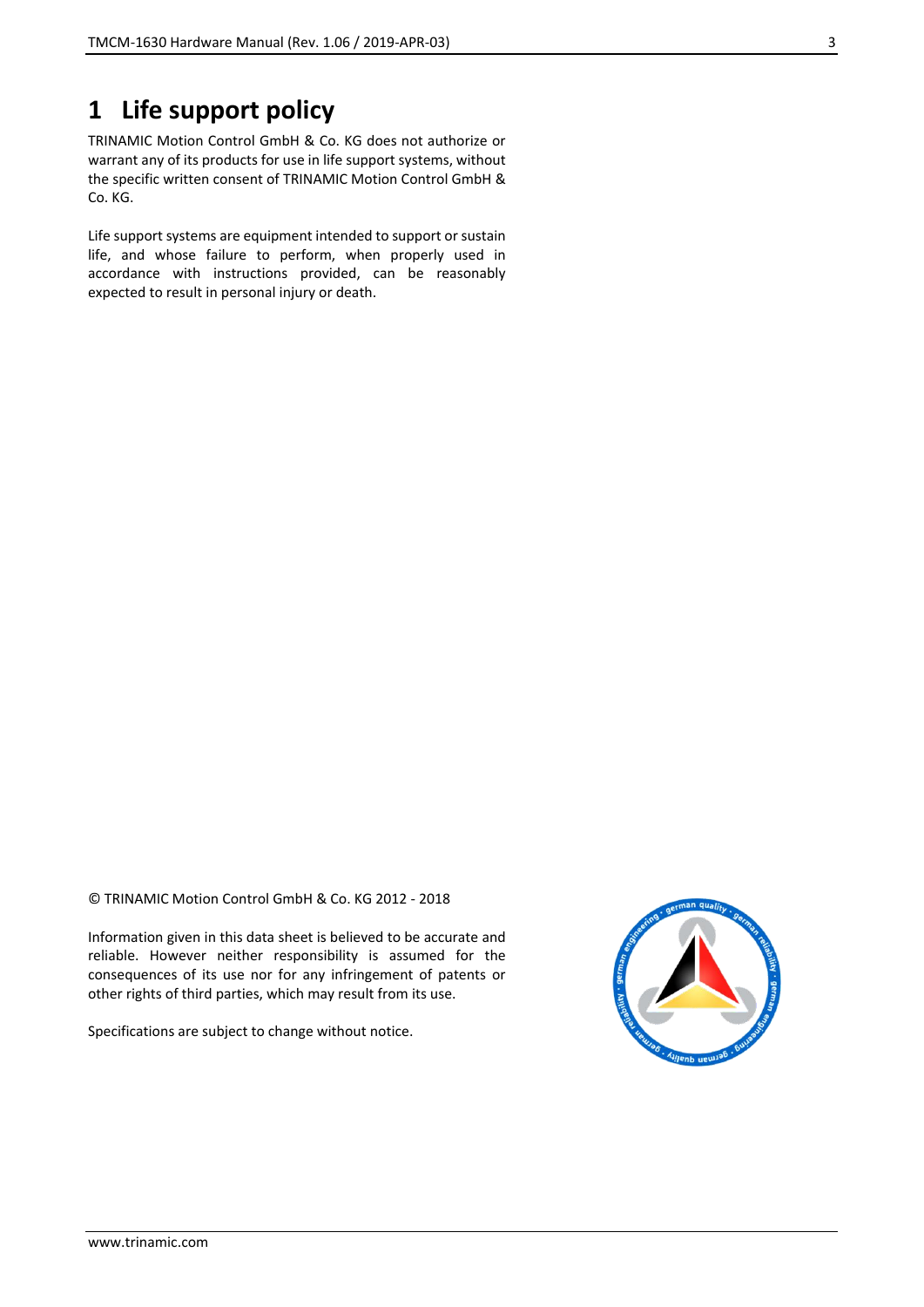### **2 Features**

The TMCM-1630 is a highly integrated single axis BLDC servo controller module with several interface-options. The highly integrated module (size: 50mm x 92.5 mm) has been designed in order to be plugged onto a baseboard. It integrates velocity and position control and offers hall sensor and incremental encoder (a/b/n) inputs. The module can be used in stand alone operation or remote controlled.

#### **Applications**

• Demanding single and multi-axis BLDC motor solutions

#### **Electrical data**

- Supply voltage: +24V DC or +48V DC nominal (+15… +55V DC max.)
- Motor current: up to 10A RMS (programmable) peak

#### **Integrated motion controller**

• High performance ARM Cortex™-M3 microcontroller for system control and communication protocol handling

#### **Integrated motor driver**

- High performance integrated pre-driver (TMC603A)
- High-efficient operation, low power dissipation (MOSFETs with low  $R_{DS(ON)}$ )
- Dynamic current control
- Integrated protection
- On the fly alteration of motion parameters (e.g. position, velocity, acceleration)

#### **Interfaces**

- Two standard assembly options:
	- RS232 and CAN (2.0B up to 1Mbit/s)
	- RS485 and USB (High-speed 12Mbit/s)
- 2 analogue and 2 digital inputs
- 3 open drain outputs

#### **Motor type**

- Block commutated 3 phase BLDC motors with optional hall sensors / optional encoder
- Motor power from a few Watts to nearly 500W
- Motor velocity up to 100,000 RPM (electrical field)
- Common supply voltages of 12V DC, 24V DC, 36V DC and 48V DC supported
- Coil current up to 10A peak

#### **Software**

- TMCL™ stand-alone operation or remote controlled operation
- TMCL™ program memory (non volatile) for up to 2048 TMCL™ commands
- TMCL™ PC-based application development software TMCL-IDE and TMCL-BLDC available for free
- CANopen: for CANopen support please consider using the TMCM-1633

#### **Other**

- Two double-row 2.54mm connectors
- ROHS compliant
- Size: 50x92.5mm²

#### *Please see separate TMCL™ Firmware Manual for additional information*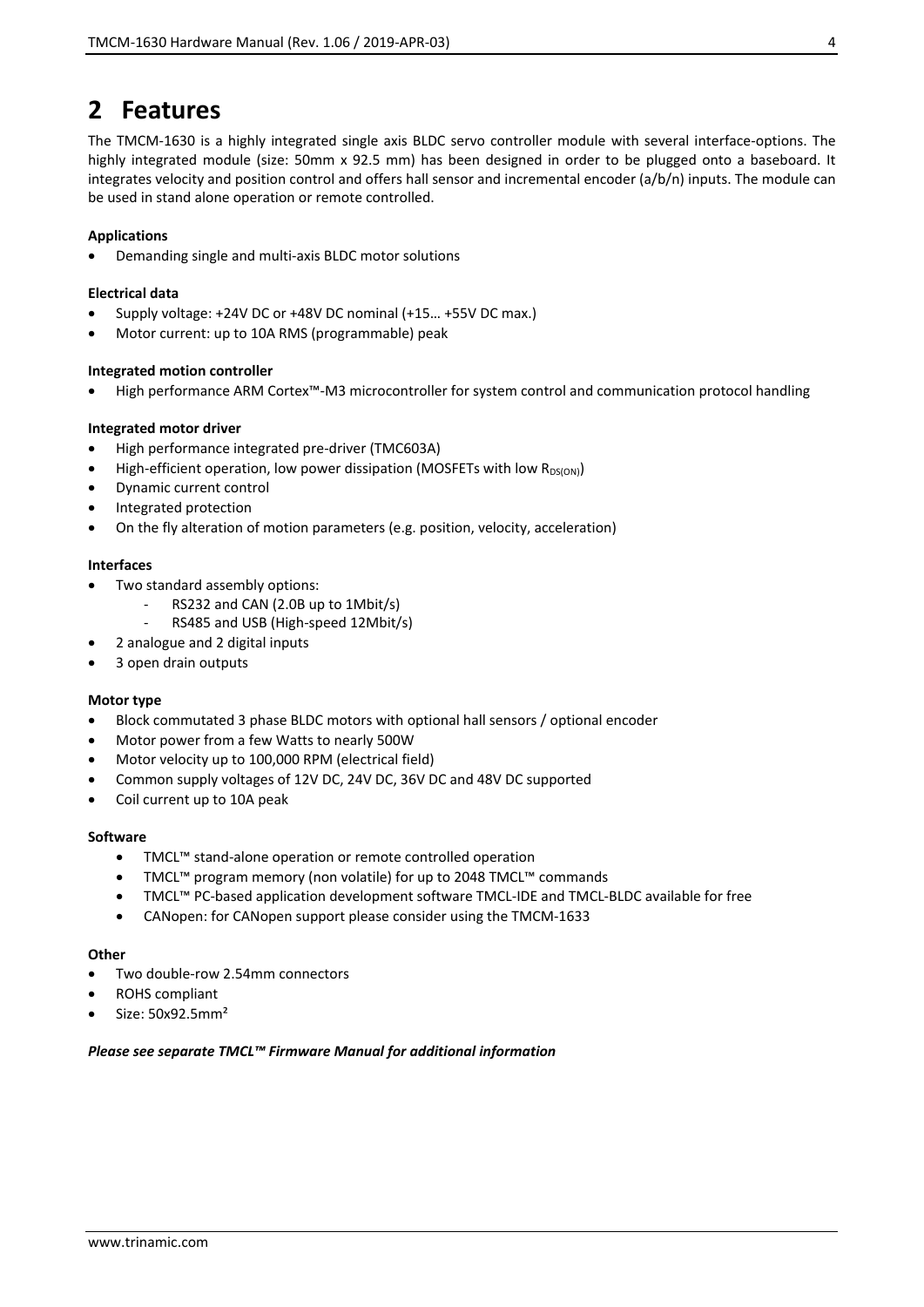## **3 Order codes**

| Order code        | <b>Description</b>                                                                        | Dimensions [mm] |
|-------------------|-------------------------------------------------------------------------------------------|-----------------|
| TMCM-1630-4U-TMCL | Single axis BLDC plug-in servo controller module with $\frac{1}{2}$ 50 x 92.5 x 14*       |                 |
|                   | RS485 interface, USB interface and TMCL™ firmware                                         |                 |
| TMCM-1630-2C-TMCL | Single axis BLDC plug-in servo controller module with $\vert$ 50 x 92.5 x 14 <sup>*</sup> |                 |
|                   | RS232 interface, CAN interface, and TMCL™ firmware                                        |                 |

\* Module height (14mm) including connectors

**Table 3.1: Order codes**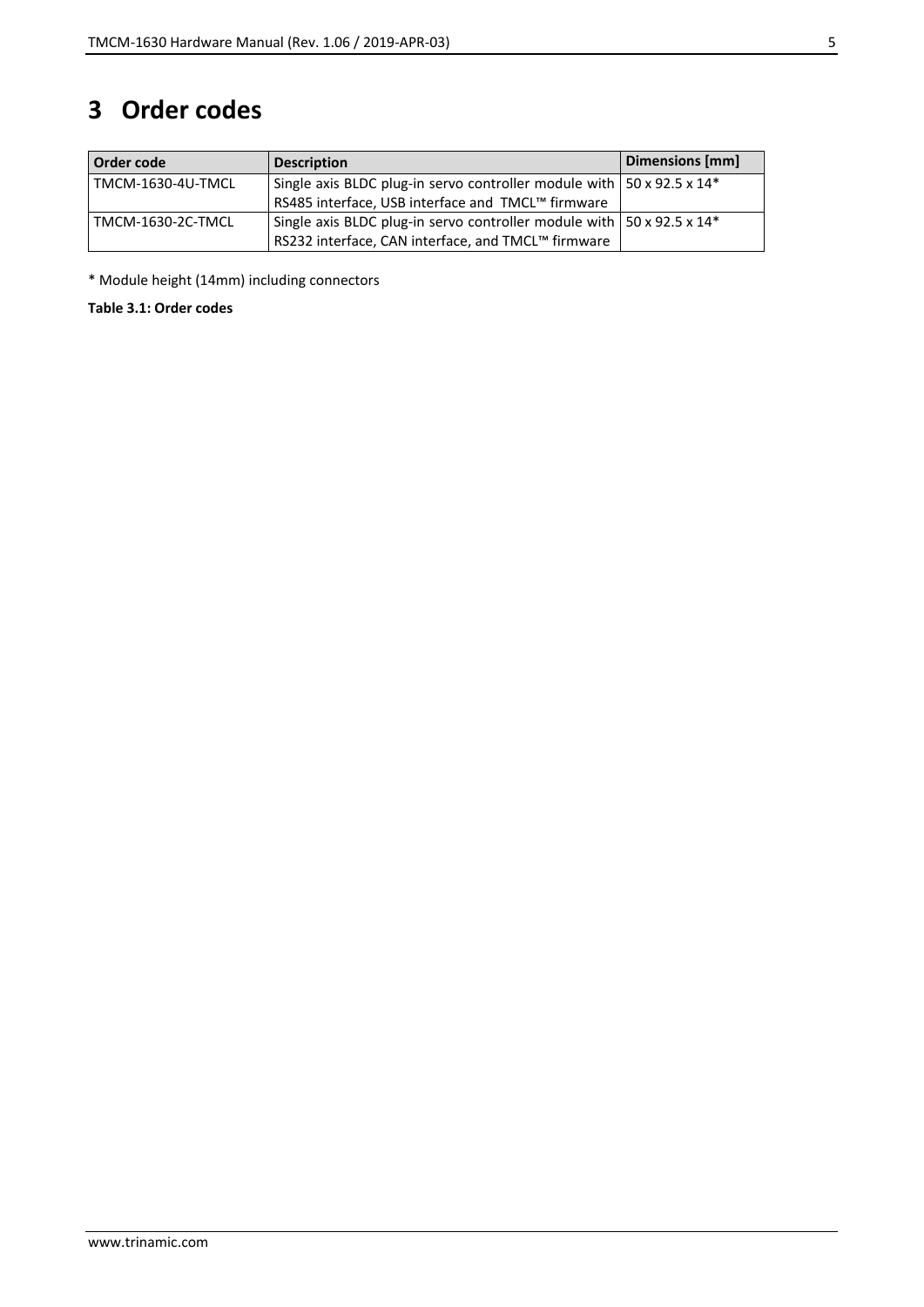# **4 Mechanical and electrical interfacing**

### **4.1 Dimensions of the module**

The module has a size of 92.5mm x 50mm. It offers four mounting holes (diameter: 3.2mm). Maximum overall height of the module including connectors: approx. 14mm.



**Figure 4.1: Size of module**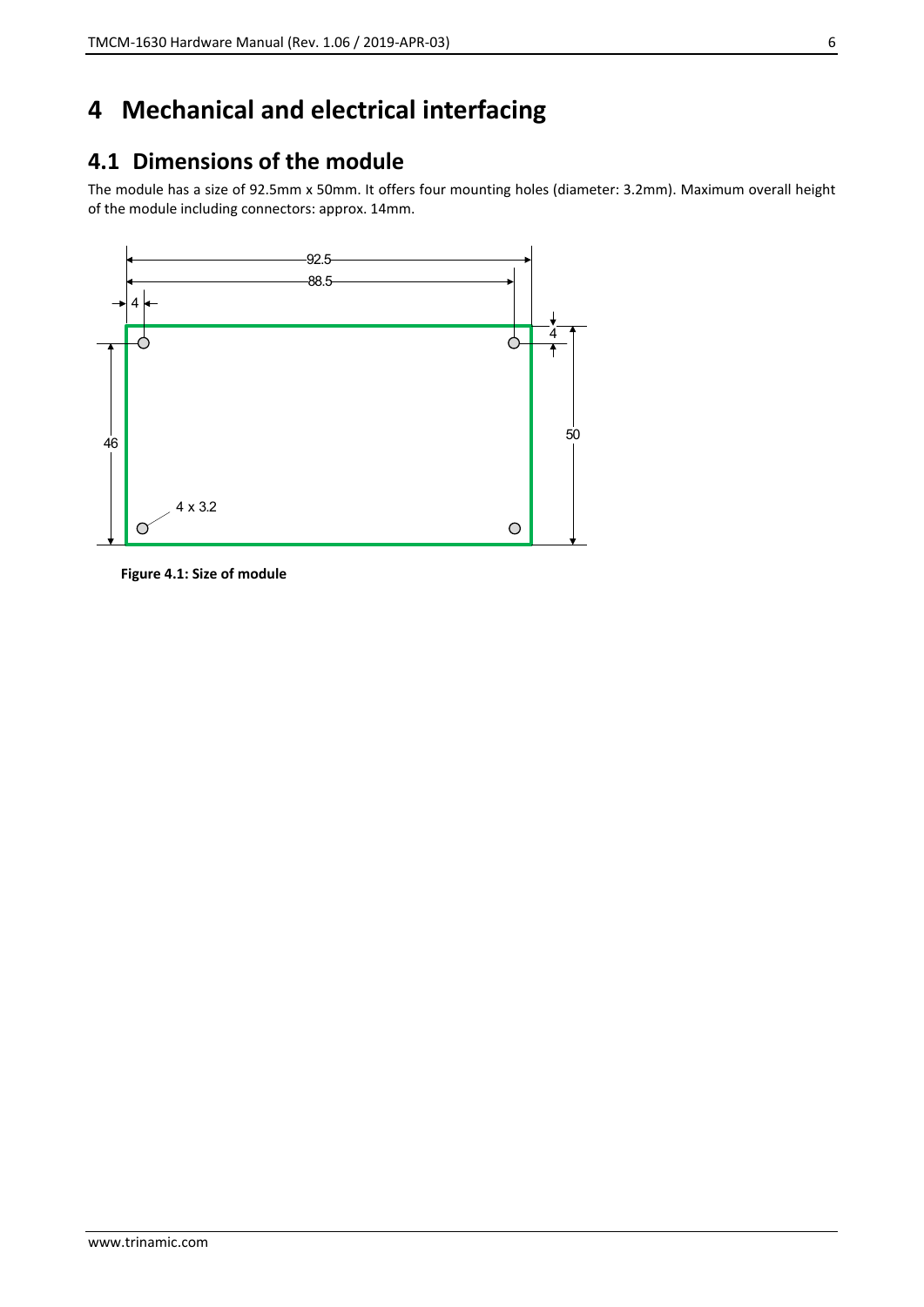### **5 Connectors**

The module offers two double row 2.54mm pitch standard connectors, one at each end of the board.





#### **Figure 5.1: Connectors**

| <b>Domain</b>                                                   | <b>Connector type</b>                   | <b>Mating connector type</b>            |  |  |  |  |
|-----------------------------------------------------------------|-----------------------------------------|-----------------------------------------|--|--|--|--|
| I/Os, interfaces,                                               | TSM-113-03-L-DV-K-A, 2x13 poles, double | SSW, SSQ, SSM, BSW, ESW, ESQ, BCS, SLW, |  |  |  |  |
| encoder                                                         | row, 2.54mm pitch, SMD vertical, Samtec | CES, HLE, IDSS and IDSD series, Samtec  |  |  |  |  |
|                                                                 | TSM-113-03-L-DV-K-A, 2x13 poles, double | SSW, SSQ, SSM, BSW, ESW, ESQ, BCS, SLW, |  |  |  |  |
| Power, motor                                                    | row, 2.54mm pitch, SMD vertical, Samtec | CES, HLE, IDSS and IDSD series, Samtec  |  |  |  |  |
| Table E 1: Connector tune and mating connector of the TMCM 1620 |                                         |                                         |  |  |  |  |

**Table 5.1: Connector type and mating connector of the TMCM-1630**

*Since the two connectors of the TMCM-1630 are similar be careful not to plug-in the module the other way round. Also, be sure to place the connectors exactly to their mating opponents. Not following these guidelines might cause permanent damage to the module when turning power supply on.*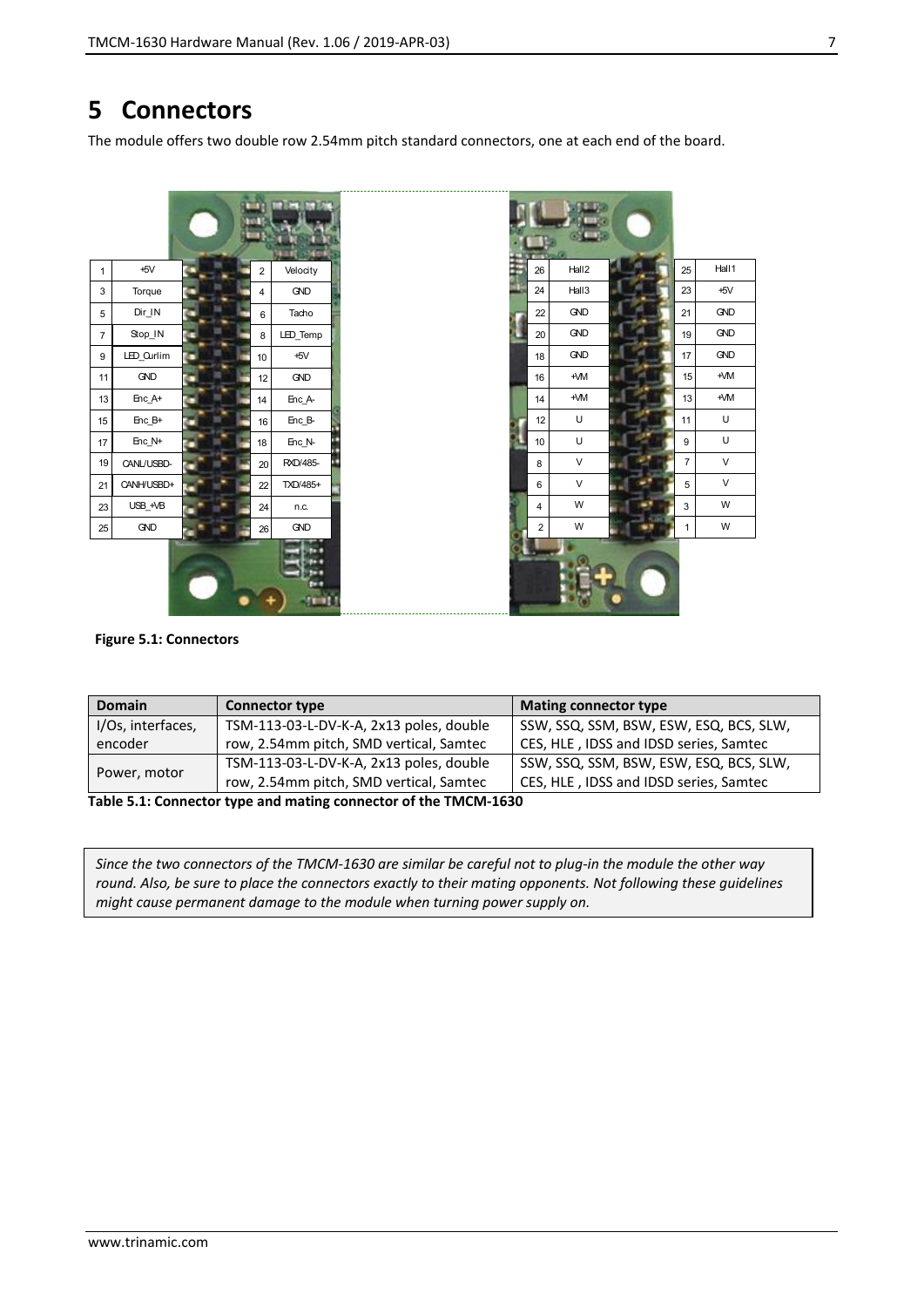Especially for higher motor currents the module offers an assembly option for a detachable screw connector which will be assembled on the top side of the board. The 5 pin connector offers power supply (+VM and GND) and motor coil (U, V, W) connections:



#### **Figure 5.2: Additional detachable screw connector as assembly option**

The signals are connected 1:1 to the signals with the same label on the two-row motor and power connector header on the bottom side of the board.

| Connector type assembled on board          | <b>Mating connector type</b>                                                                                                                                                                        |
|--------------------------------------------|-----------------------------------------------------------------------------------------------------------------------------------------------------------------------------------------------------|
| RIA AKL 330-05 5pin, 5.0mm pitch connector | 1x RIA AKL 349-05 5pin, 5.0mm pitch screw connector                                                                                                                                                 |
|                                            | <u>or</u><br>1x RIA AKL 349-02 2pin, 5.0mm pitch screw connector<br>for power supply (+VM and GND) and<br>1x RIA AKL 349-03 3pin 5.0mm pitch screw connector for<br>motor coil connection (U, V, W) |

**Table 5.2: Connector type and mating connector of the detachable screw connector**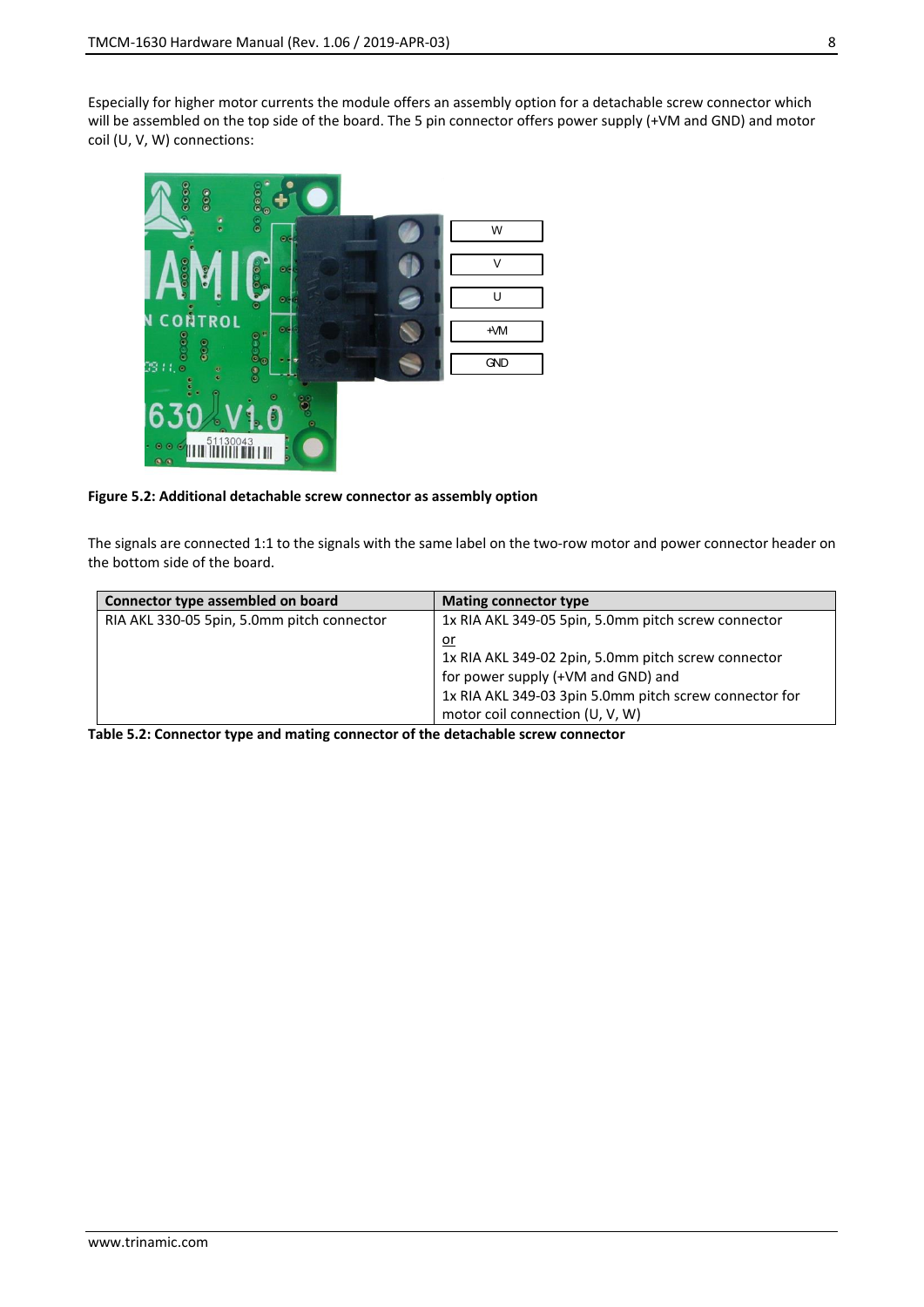### **5.1 Motor and power connector**

A double row 26 pin header with 2.54mm pitch is used for connecting all motor related signals and module power supply.

| Pin            | Label      | <b>Description</b>                                                                                                                       | Pin | Label             | <b>Description</b>                                                                                                                       |
|----------------|------------|------------------------------------------------------------------------------------------------------------------------------------------|-----|-------------------|------------------------------------------------------------------------------------------------------------------------------------------|
| 1              | W          | Motor coil W                                                                                                                             |     | W                 | Motor coil W                                                                                                                             |
| 3              | W          | Motor coil W                                                                                                                             |     | W                 | Motor coil W                                                                                                                             |
| 5              | v          | Motor coil V                                                                                                                             | 6   | $\vee$            | Motor coil V                                                                                                                             |
| $\overline{7}$ | v          | Motor coil V                                                                                                                             | 8   | $\vee$            | Motor coil V                                                                                                                             |
| 9              | U          | Motor coil U                                                                                                                             | 10  | U                 | Motor coil U                                                                                                                             |
| 11             | U          | Motor coil U                                                                                                                             | 12  | $\cup$            | Motor coil U                                                                                                                             |
| 13             | VM         | Module driver supply voltage                                                                                                             | 14  | VM                | Module driver supply voltage                                                                                                             |
| 15             | VM         | Module driver supply voltage                                                                                                             | 16  | VM                | Module driver supply voltage                                                                                                             |
| 17             | <b>GND</b> | Module ground (power supply and<br>signal ground)                                                                                        |     | <b>GND</b>        | Module ground (power supply and<br>signal ground)                                                                                        |
| 19             | <b>GND</b> | Module ground (power supply and<br>signal ground)                                                                                        | 20  | <b>GND</b>        | Module ground (power supply and<br>signal ground)                                                                                        |
| 21             | <b>GND</b> | Module ground (power supply and<br>signal ground)                                                                                        | 22  | <b>GND</b>        | Module ground (power supply and<br>signal ground)                                                                                        |
| 23             | $+5V$      | +5V output (100mA max.) for<br>encoder and/or hall sensor supply                                                                         | 24  | HALL3             | Hall sensor 3 signal input, +5V<br>compatible. Accepts either +5V TTL<br>or open-drain signals (internal 10k<br>pull-up resistor to +5V) |
| 25             | HALL1      | Hall sensor 1 signal input, +5V<br>compatible. Accepts either +5V TTL<br>or open-drain signals (internal 10k<br>pull-up resistor to +5V) | 26  | HALL <sub>2</sub> | Hall sensor 2 signal input, +5V<br>compatible. Accepts either +5V TTL<br>or open-drain signals (internal 10k<br>pull-up resistor to +5V) |

**Table 5.3: Connector for motor related signals and power supply**

#### **5.1.1 Power supply requirements**

The power supply should be designed in a way, that it supplies the nominal motor voltage at the desired maximum motor current. In no case shall the supply voltage exceed the upper or lower voltage limits. To be able to cope with high voltage spikes which might be caused by energy fed back from the motor during deceleration, a sufficient power supply capacitor should be added on the baseboard closed to the module. Depending on the motor and expected motor current please use a 4700µF or larger capacitor with suitable voltage rating. Additionally, a suitable suppressor (zener-) diode might be useful.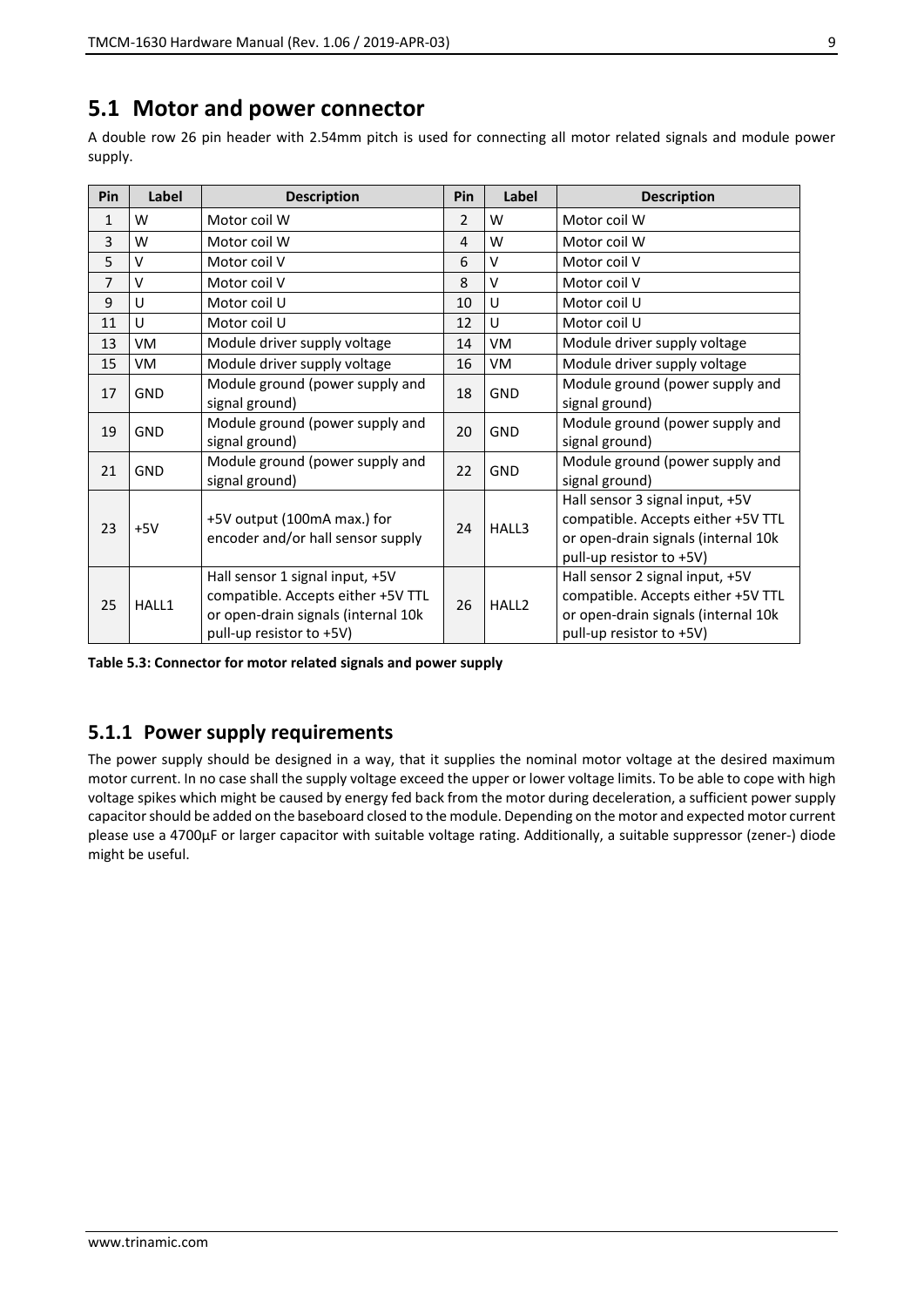### **5.2 Communication, GPIO, and encoder connector**

A double row 26 pin header with 2.54mm pitch is used for connecting all communication and GPIO signals.

| Pin            | Label      | <b>Description</b>                                                                                                                                                                       | Pin            | Label        | <b>Description</b>                                                                                                                                 |
|----------------|------------|------------------------------------------------------------------------------------------------------------------------------------------------------------------------------------------|----------------|--------------|----------------------------------------------------------------------------------------------------------------------------------------------------|
| $\mathbf{1}$   | $+5V$      | 5V analog reference as used by the<br>internal DAC.<br>Max. load 0.5mA                                                                                                                   | 2              | Velocity     | Used for velocity control in stand<br>alone operation by<br>supplying external 0 - 10V signal                                                      |
| 3              | Torque     | Used for max. motor current /<br>torque control in stand alone<br>operation by supplying external 0-<br>10V signal                                                                       | $\overline{4}$ | <b>GND</b>   | Module ground (power supply and<br>signal ground)                                                                                                  |
| 5              | Dir IN     | 5V TTL input. Tie to GND to inverse<br>motor direction, leave open or tie to<br>5V otherwise.                                                                                            | 6              | Tacho        | This pin outputs a tacho impulse,<br>i.e. toggles on each hall sensor<br>change                                                                    |
| $\overline{7}$ | Stop_IN    | Emergency stop. Tie this pin to GND<br>to stop the motor (same as the<br>Motor Off switch on PCB). The<br>motor can be restarted via the<br>interface, or by cycling the power<br>supply | 8              | LED-Temp     | 5V TTL output: Toggling with 3Hz<br>when temperature pre-warning<br>threshold is exceeded, high when<br>module shut down due to<br>overtemperature |
| 9              | LED-Curlim | High, when module goes into<br>current limiting mode                                                                                                                                     | 10             | $+5V$        | 5V output as reference for<br>external purpose                                                                                                     |
| 11             | <b>GND</b> | <b>GND</b> reference                                                                                                                                                                     | 12             | <b>GND</b>   | <b>GND</b> reference                                                                                                                               |
| 13             | Enc A+     | Encoder A+ channel                                                                                                                                                                       | 14             | Enc A-       | Encoder A- channel                                                                                                                                 |
| 15             | Enc B+     | Encoder B+ channel                                                                                                                                                                       | 16             | Enc B-       | Encoder B- channel                                                                                                                                 |
| 17             | $Enc_N+$   | Encoder N+ channel                                                                                                                                                                       | 18             | Enc_N-       | Encoder N- channel                                                                                                                                 |
| 19             | CANL/USBD- | CAN low /<br>USB D- bus line                                                                                                                                                             | 20             | RXD/<br>485- | RXD signal for RS232 /<br>inverting signal for RS485                                                                                               |
| 21             | CANH/USBD+ | CAN high /<br>USB D+ bus line                                                                                                                                                            | 22             | TXD/<br>485+ | TXD signal for RS232 /<br>non inverting signal for RS485                                                                                           |
| 23             | USB_+VB    | Use to detect availability of<br>attached host system (e.g. PC)                                                                                                                          | 24             | n.c.         |                                                                                                                                                    |
| 25             | GND        | <b>GND</b> reference                                                                                                                                                                     | 26             | GND          | <b>GND</b> reference                                                                                                                               |

**Table 5.4: Connector for communication and GPIOs**

### **5.2.1 Reset the module to factory defaults**

| <b>Interface</b> | <b>Description</b>                                                                                                               |
|------------------|----------------------------------------------------------------------------------------------------------------------------------|
| <b>RS232</b>     | Short RxD and TxD for resetting the module.                                                                                      |
| <b>USB</b>       | Use your USB interface for resetting the module with the<br>functions of TMCL-IDE. Please refer to the TMCL™<br>Firmware Manual. |

**Table 5.5: Reset the module to factory defaults**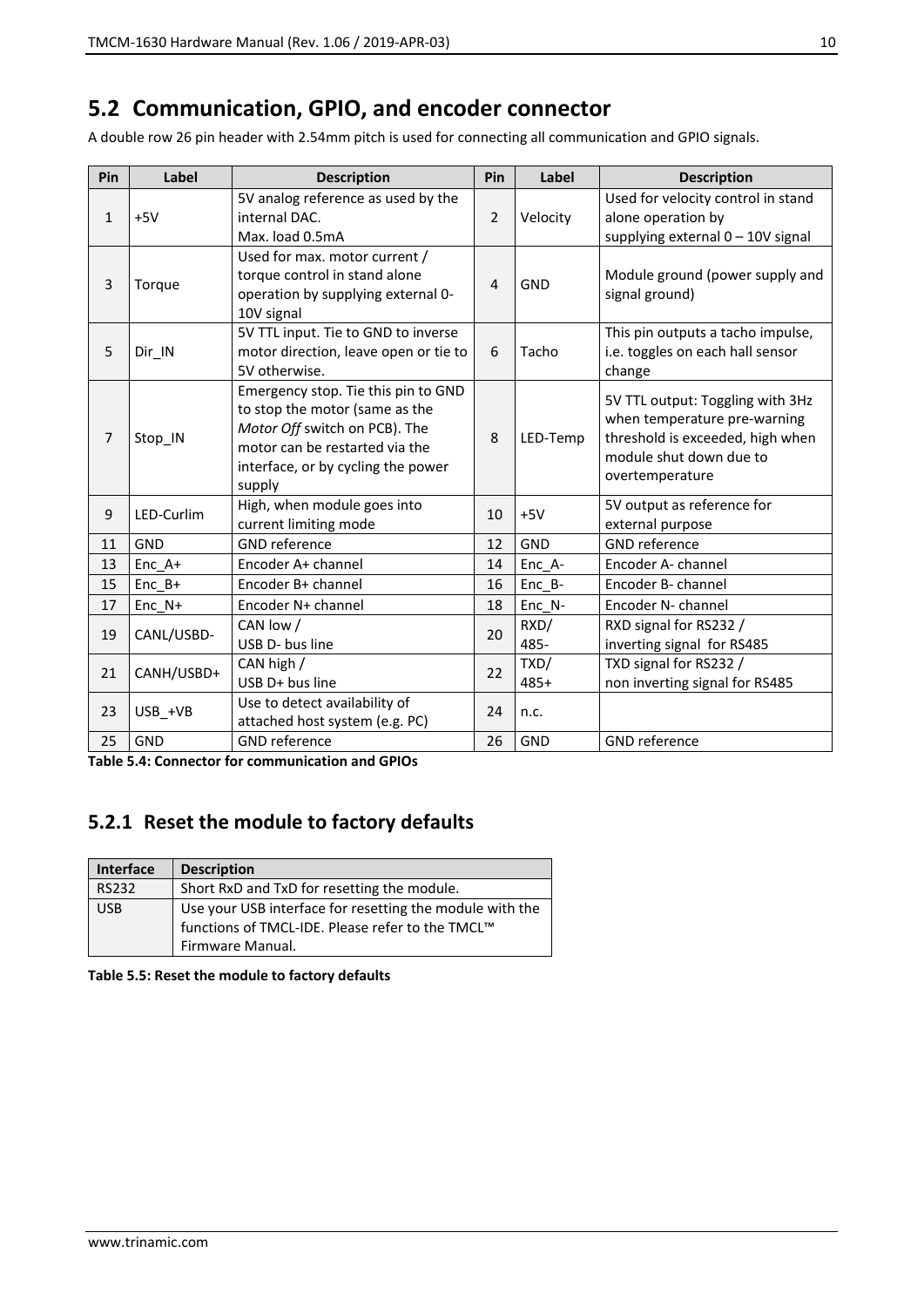#### **5.2.2 Inputs**

The TMCM-1630 offers two analogue and two digital inputs.

| Pin | Label    | analogue/digital | <b>Description</b>                                                    |
|-----|----------|------------------|-----------------------------------------------------------------------|
|     | Velocity | analogue         | Used for velocity control in stand alone operation by                 |
|     |          |                  | supplying external $0 - 10V$ signal                                   |
| 3   | Torque   | analogue         | Used for max. motor current / torque control in stand alone operation |
|     |          |                  | by supplying external $0 - 10V$ signal                                |
|     |          | digital          | Direction input (+5V TTL compatible). Tie to GND to inverse motor     |
|     | Dir IN   |                  | direction, leave open or tie to +5V otherwise.                        |
|     |          |                  | Emergency stop. Tie this pin to GND to stop the motor. The motor can  |
|     | Stop IN  | digital          | be restarted via the interface, or by cycling the power supply        |



**Figure 5.3: Internal circuit of analogue and digital inputs**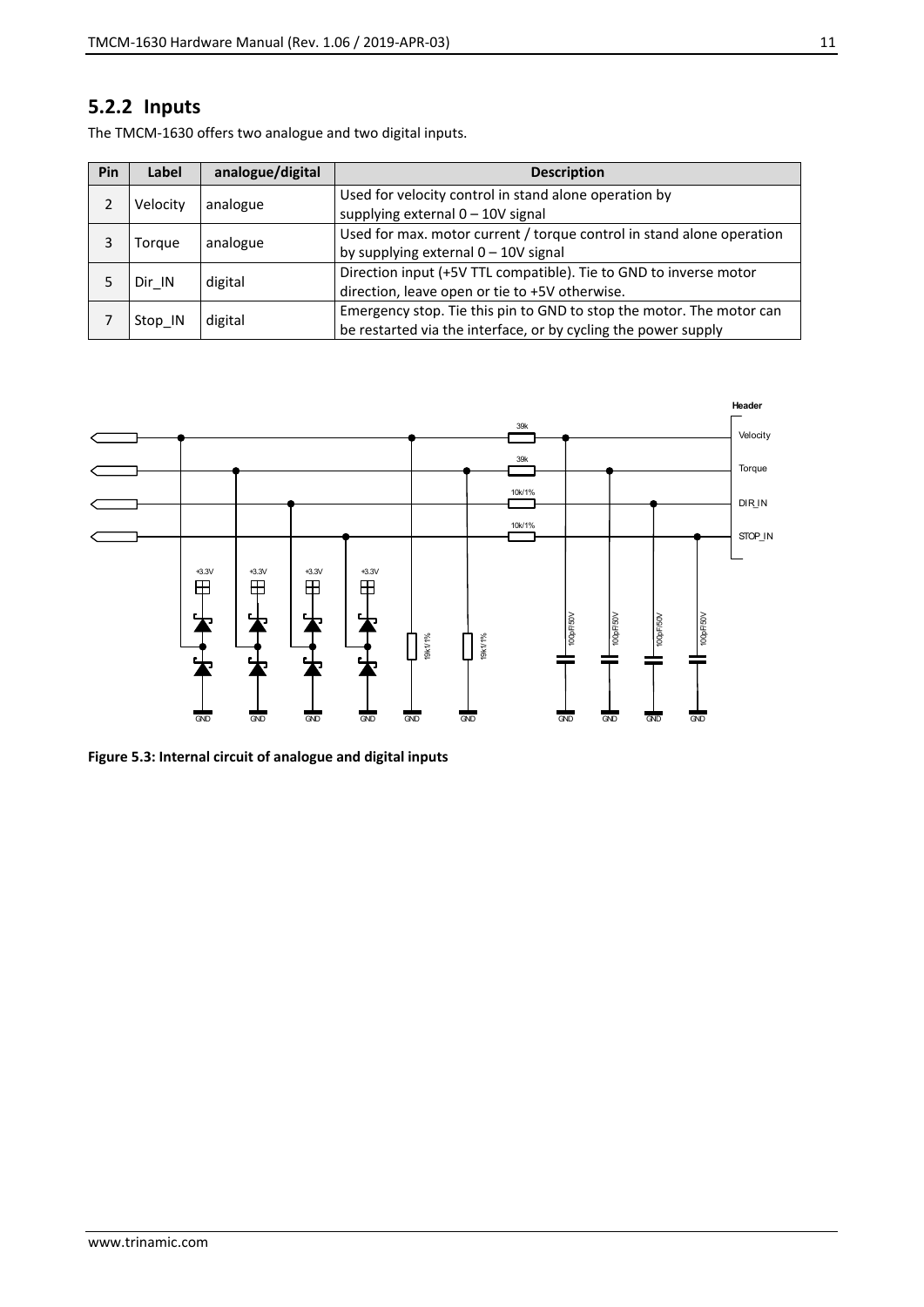### **5.2.3 Open drain outputs**

The module offers three open drain outputs. Two of them (*LED-Temp* and *LED-Curlim*) power on-board LEDs, also. Please refer to paragraph [6](#page-13-0) for more information about the LEDs.

| Pin | Label    | <b>Description</b>                                                                                                                           |
|-----|----------|----------------------------------------------------------------------------------------------------------------------------------------------|
| 6   | Tacho    | This pin outputs a tacho impulse, i.e. toggles on each hall sensor change                                                                    |
| 8   | LED-Temp | +5V TTL output: Toggling with 3Hz when temperature pre-warning<br>threshold is exceeded, low when module shut down due to<br>overtemperature |
| 9   |          | LED-Curlim   Low when module goes into current limiting mode                                                                                 |

**Table 5.6: Outputs of the TMCM-1630**



**Figure 5.4: Internal circuit of the outputs**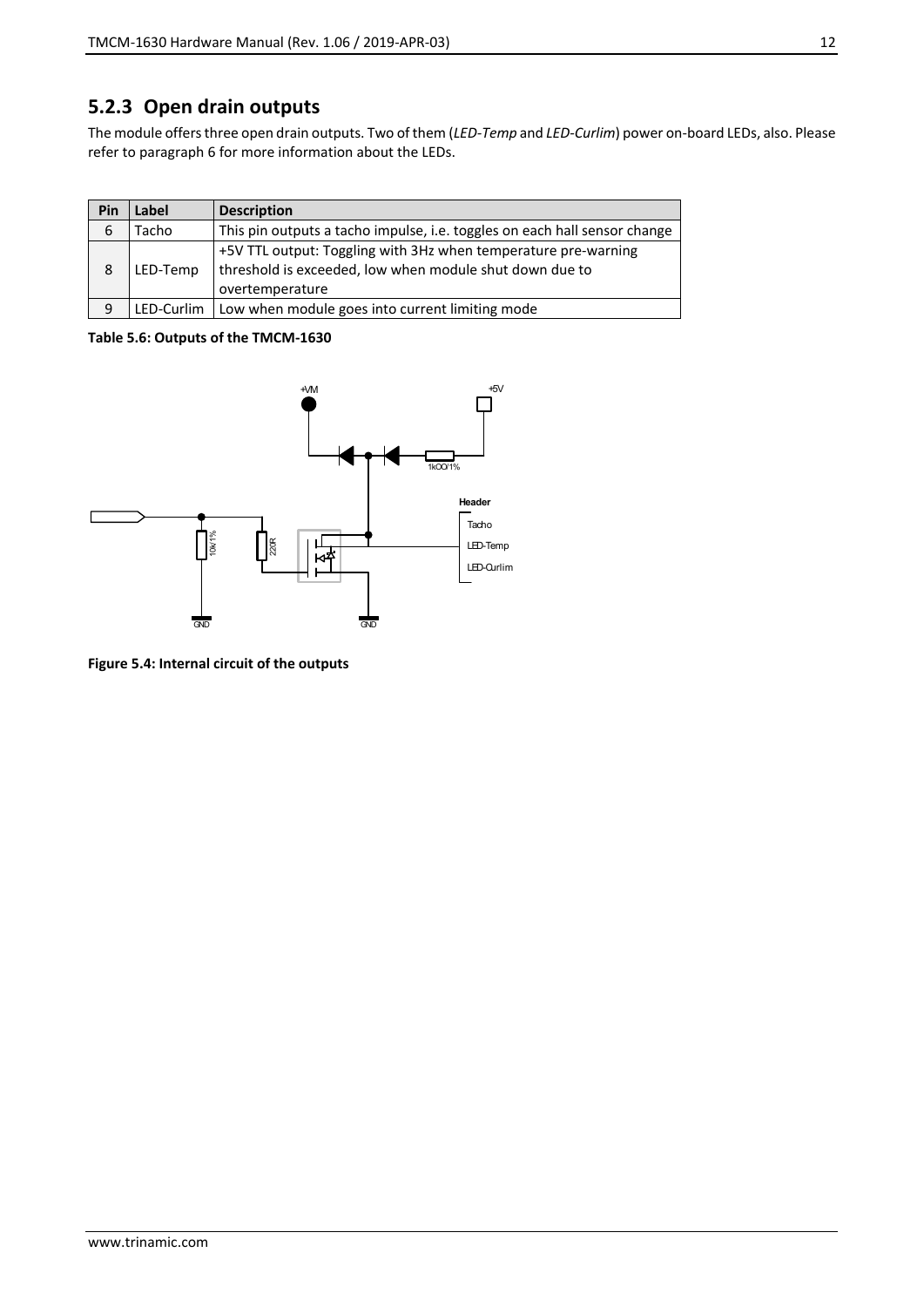#### **5.2.4 Encoder**

| Pin | <b>Label</b> | <b>Description</b> |
|-----|--------------|--------------------|
| 13  | Enc A+       | Encoder A+ channel |
| 14  | Enc A-       | Encoder A- channel |
| 15  | $Enc B+$     | Encoder B+ channel |
| 16  | $Enc_B-$     | Encoder B- channel |
| 17  | $Enc N+$     | Encoder N+ channel |
| 18  | Enc N-       | Encoder N- channel |

**Table 5.7: Encoder channels of TMCM-1630**



**Figure 5.5: Internal circuit of the encoder channels**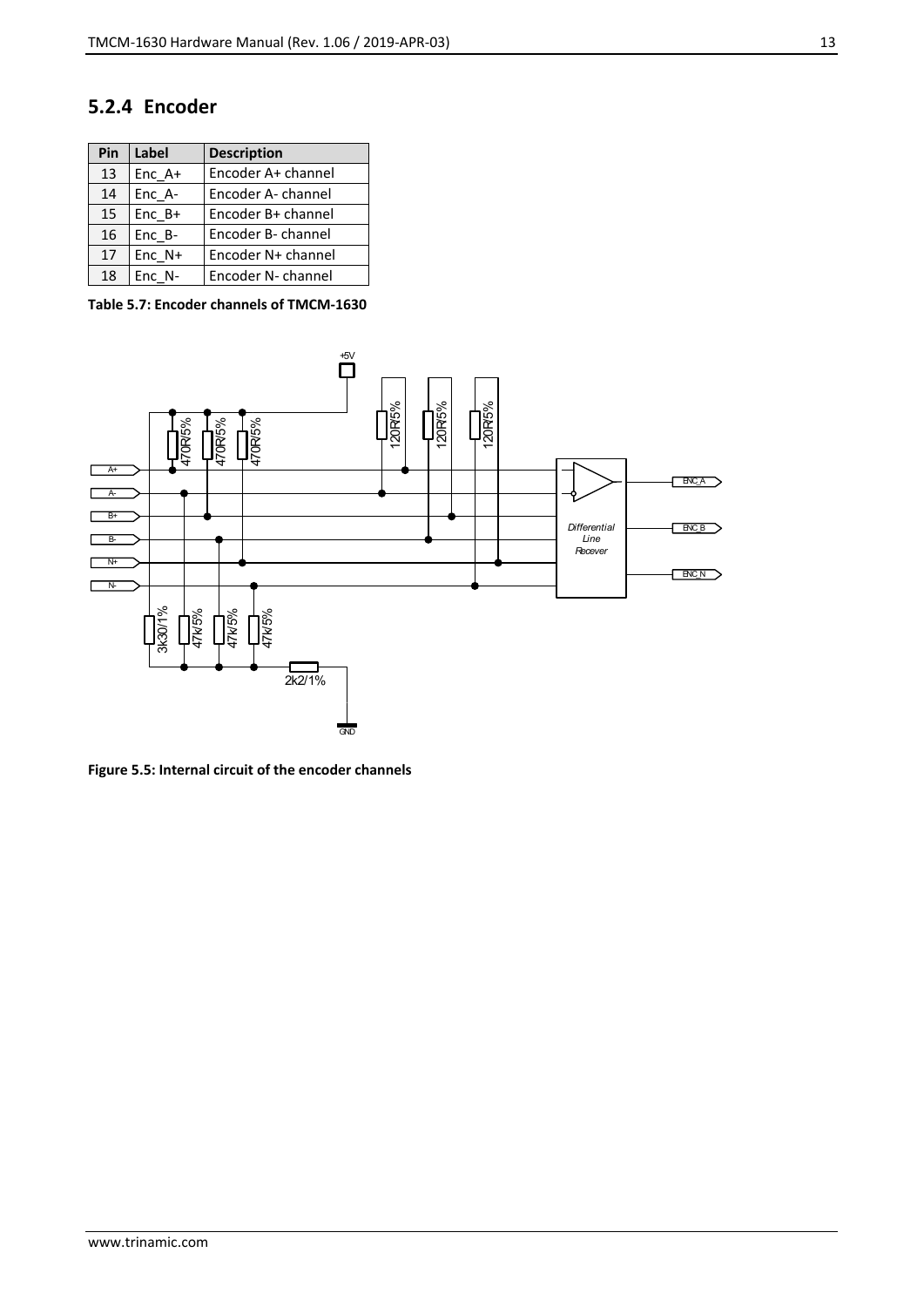# <span id="page-13-0"></span>**6 LEDs**

The TMCM-1630 module has 4 on-board LEDs for power, error indication, current overload, and temperature warning. The LEDs are placed on the back of the module. You can plug the module on its baseboard and take a look at the LEDs on the backside of the module.



**Figure 6.1: On-board LEDs**

| LED                 | Color | Description  |                                                                                                                                                                                                                   |  |  |  |
|---------------------|-------|--------------|-------------------------------------------------------------------------------------------------------------------------------------------------------------------------------------------------------------------|--|--|--|
| Power               | green |              | LED is ON, if the on-board +5V are available                                                                                                                                                                      |  |  |  |
| Error               | red   |              | ON in case of error                                                                                                                                                                                               |  |  |  |
| Current overload    | red   | Blink        | The current limit LED blinks upon under voltage<br>switch off                                                                                                                                                     |  |  |  |
|                     |       | ON/Flicker   | Motor PWM is reduced due to exceeding the set<br>motor current limit                                                                                                                                              |  |  |  |
|                     | red   | <b>Blink</b> | The power stage on the module has exceeded a<br>critical temperature of 100°C (Pre-warning)                                                                                                                       |  |  |  |
| Temperature warning |       | ON           | The power stage on the module has exceeded the<br>critical temperature of 125°C. The motor becomes<br>switched off, until temperature falls below 115°C.<br>The measurement is correct to about $+/-10^{\circ}$ C |  |  |  |

**Table 6.1: LEDs signals and their meaning**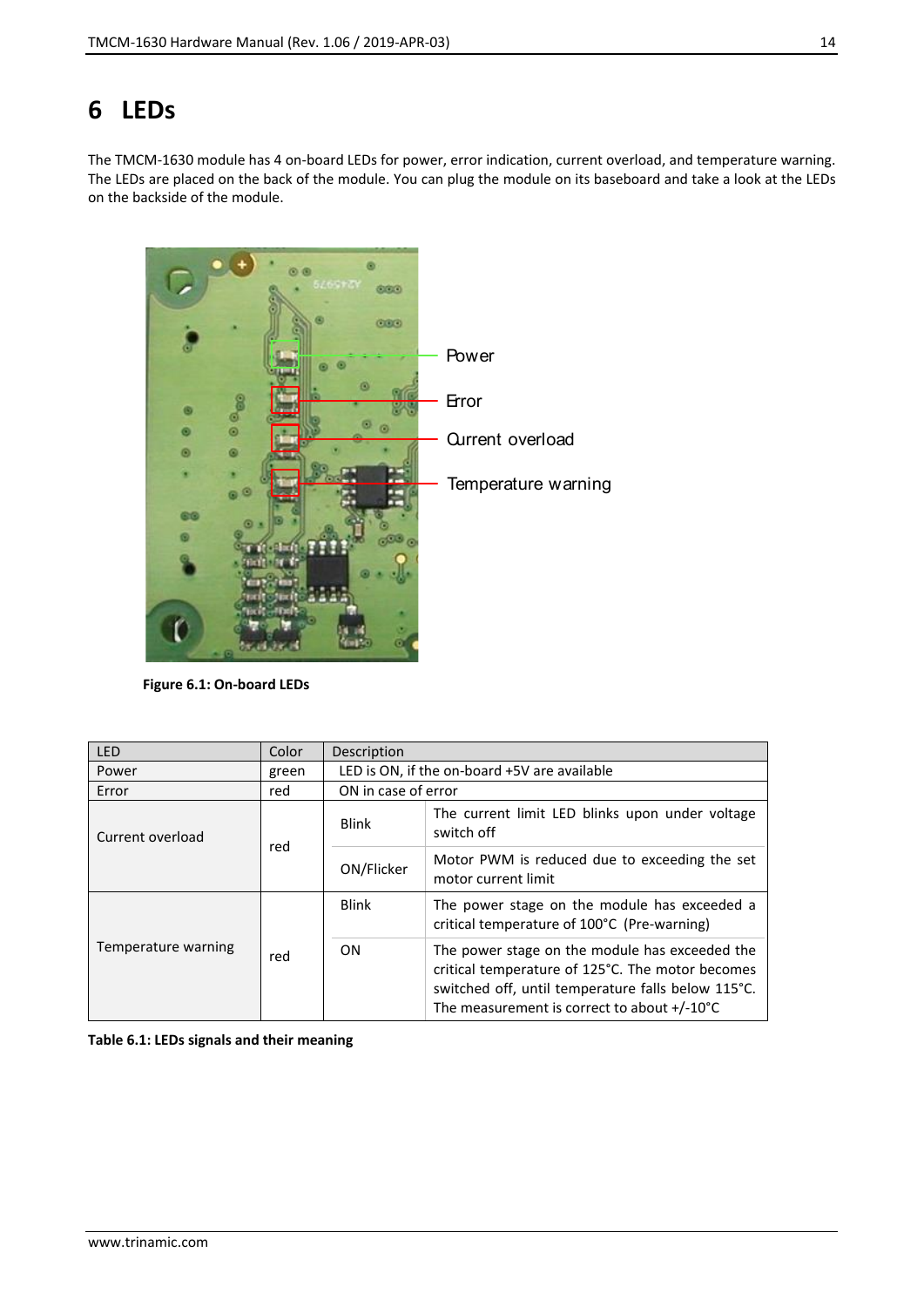# **7 Operational ratings**

The operational ratings show the intended/the characteristic range for the values and should be used as design values. An operation within the limiting values is possible, but shall not be used for extended periods, because the unit life time may be shortened. In no case shall the limiting values be exceeded.

| Symbol                  | Parameter                                                                                                              | Min    | <b>Typ</b> | <b>Max</b> | Unit |
|-------------------------|------------------------------------------------------------------------------------------------------------------------|--------|------------|------------|------|
| $V_{S}$                 | Power supply voltage for operation                                                                                     | 15     | 24, 48     | 55         | V    |
| $\mathsf{I}_\mathsf{S}$ | Power supply current                                                                                                   | 0.04   |            | $I_{MOT}$  | A    |
| $P_{ID}$                | Module idle power consumption                                                                                          |        | 1.2        |            | W    |
| V <sub>5</sub>          | 5 Volt (+-8%) output external load (hall sensors plus other load)                                                      |        |            | 100        | mA   |
| $I_{MC}$                | Continuous Motor current at V <sub>MF</sub>                                                                            |        | $0 - 8$    | 10         | A    |
| $I_{MP}$                | Short time Motor current in acceleration periods                                                                       |        | $0 - 10$   |            | A    |
| $V_{1}$                 | Logic input voltage on digital / hall sensor inputs                                                                    | $-0.3$ |            | $V_{CC}+$  | V    |
|                         |                                                                                                                        |        |            | 0.3        |      |
| I <sub>O</sub>          | Sink current on digital outputs (open-drain outputs)                                                                   |        |            | 1          | A    |
| $V_{IA}$                | Analog input voltage                                                                                                   | $-24$  | $0 - 10$   | 24         | V    |
| $f_{CHOP}$              | Chopper frequency                                                                                                      |        | 20         |            | kHz  |
| $E_{x}$                 | Exactness of voltage and current measurement                                                                           | -8     |            | $+8$       | %    |
| $T_{SL}$                | Motor output slope (U, V, W)                                                                                           |        | 100        |            | ns   |
| T <sub>o</sub>          | Environment temperature operating                                                                                      | $-25$  |            | $+70$      | °C   |
| $T_{OF}$                | Environment temperature for operation at full specified<br>current (air flow required, depending upon motor / voltage) | $-25$  |            | $+60$      | °C   |
| T <sub>board</sub>      | Temperature of the module, as measured by the integrated<br>sensor.                                                    |        | < 100      | 125        | °C   |

**Table 7.1: Operational ratings**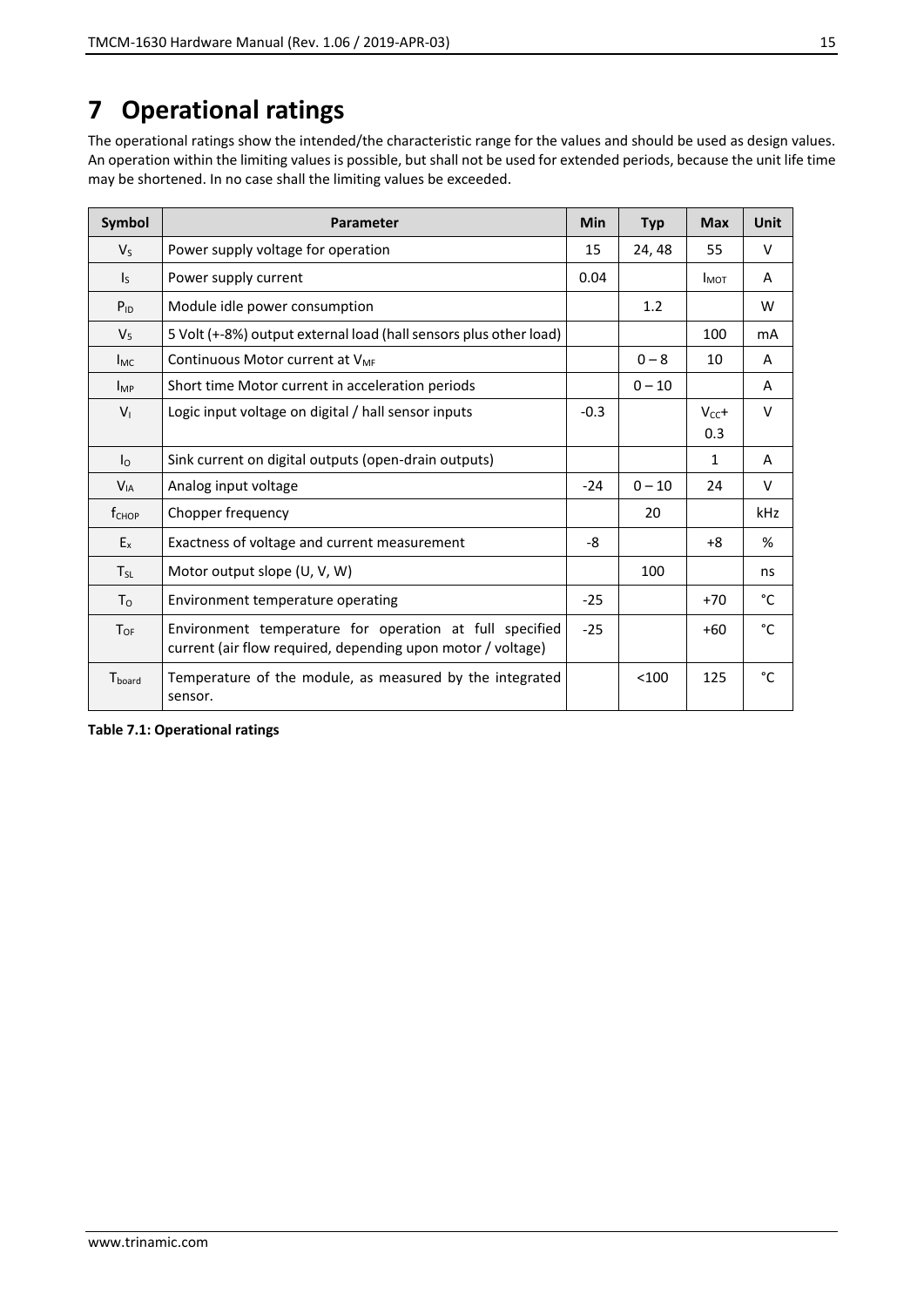# **8 Functional description**

In figure 8.1 the main parts of the TMCM-1630 module are shown. The module mainly consists of the Cortex™-M3 CPU, TRINAMICs highly integrated TMC603 BLDC motor pre-driver, the MOSFET driver stage, different interfaces (depends up-on which option you have chosen), the inputs, and the outputs (open drain).



**Figure 8.1: Main parts of the TMCM-1630**

### **8.1 System architecture**

The TMCM-1630 integrates a microcontroller with the TMCL™ Firmware or CANopen. The motion control real-time tasks are realized by the TMC603A.

#### **8.1.1 Microcontroller**

On this module, the ARM Cortex-M3™ CPU 32-bit processor is used to run the TMCL™ operating system and to control the TMC603A. The flash memory of the microcontroller holds the TMCL™ operating system. The EEPROM memory is used to permanently store configuration data. The microcontroller runs the TMCL™ or CANopen operating system which makes it possible to execute commands that are sent to the module from the host via the interface. The microcontroller interprets the commands and controls the TMC603A.

*The TMCL™ operating system can be updated via the host interface. Please use the latest version of the TMCL-IDE to do this.* 

#### **8.1.2 TMC603A pre-driver**

The TMC603A is a three phase motor driver for highly compact and energy efficient drive solutions. It contains all power and analog circuitry required for a high performance BLDC motor system. The TMC603A is designed to provide the frontend for a microcontroller doing motor commutation and control algorithms. Protection and diagnostic features as well as a step down switching regulator reduce system cost and increase reliability.